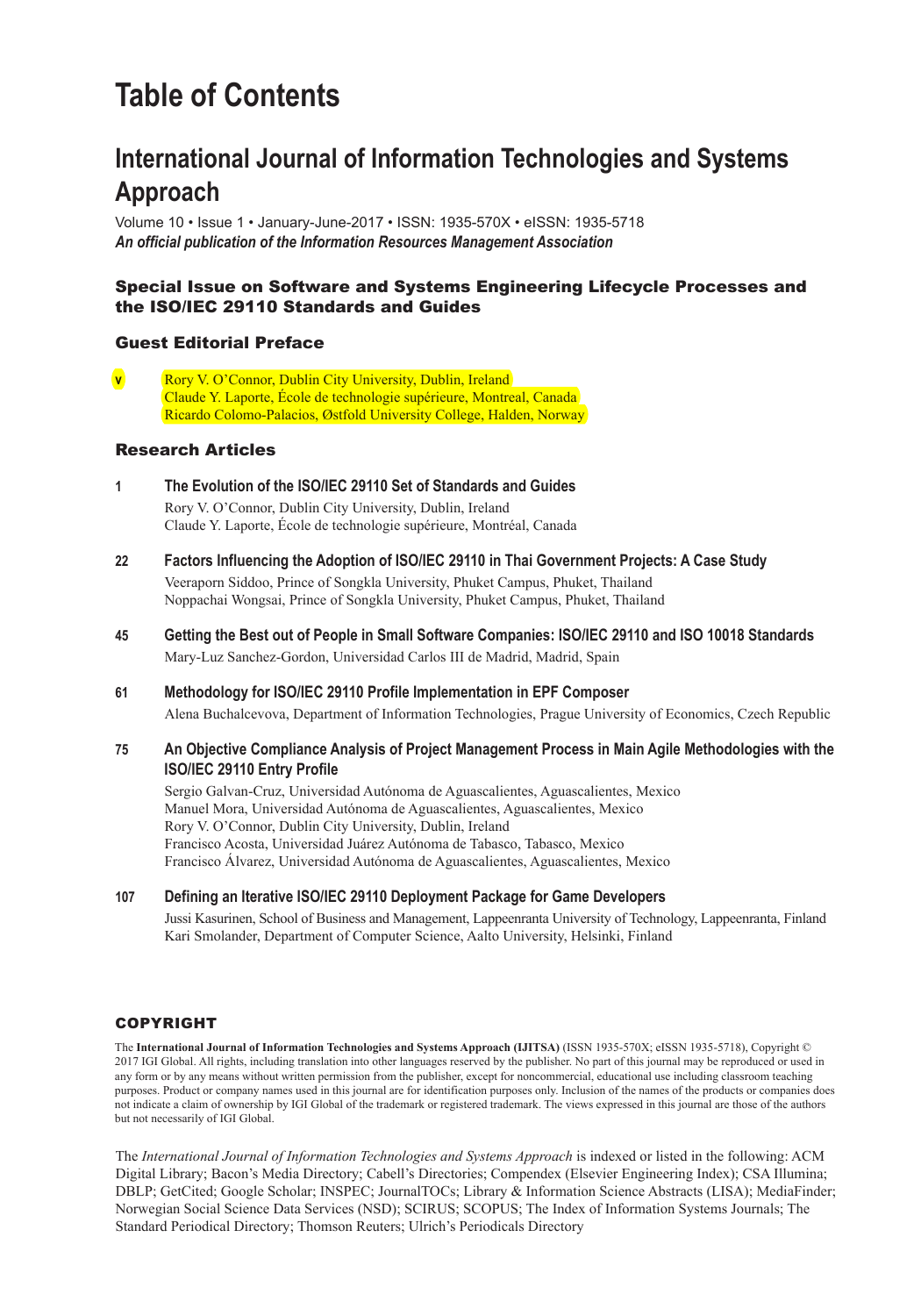## **Guest Editorial Preface**

# **Special Issue on Software and Systems Engineering Lifecycle Processes and the ISO/IEC 29110 Standards and Guides**

Rory V. O'Connor, Dublin City University, Dublin, Ireland Claude Y. Laporte, École de technologie supérieure, Montreal, Canada Ricardo Colomo-Palacios, Østfold University College, Halden, Norway

This special issue was motivated by the need to promote and disseminate recent advances in the field of Software and Systems Engineering Process Lifecycle Management as applied to Very Small Entities utilizing the Management and Engineering guides of the ISO/IEC 291110 standard, both at academic and industry level. Very Small Entities (VSEs) are enterprises, organizations (e.g. public or non-profit), departments or projects having up to 25 people.

The origins of the ISO/IEC 29110 project date back to a 2004 meeting of the ISO sub-committee (SC7) mandated to develop international Software Engineering standards, where there was a general recognition of the adoption issues presented by SC7 standards for small and very small companies. This lead directly to the subsequent formation in 2005 of a working group (ISO/IEC JCT1/SC7 WG24) whose brief was to develop a software process lifecycle standard specific to meet the needs of VSEs whilst remaining compatible with existing ISO/IEC standards to allow a path for VSEs future growth and standards adoption (Laporte et al., 2008).

Although commercial process improvement models have not been widely adopted by small and very small organizations and their influence in the software industry therefore remains more at a theoretical than practical level. There is now a substantial body of research evidence (Basri  $\&$ O'Connor, 2010; Coleman & O'Connor, 2008; Larrucea et al., 2016) that the majority of small software and systems organizations were not adopting existing systems and software engineering standards because they perceive the international standards as being orientated towards large organizations. Studies have shown that small firms' negative perceptions of process model standards are primarily driven by negative views of cost, documentation and bureaucracy and their lack of expertise in adapting existing life cycle standards to meet their needs. In addition, it has been reported that SMEs find it difficult to relate standards to their business needs and to justify the application of the international standards in their operations.

Accordingly, there was a need to help such organizations understand and use the concepts, processes and practices proposed in the ISO/IEC JTC1/SC7's international engineering standards. The recently published systems and software engineering ISO/IEC 29110 standard (ISO, 2011) "Lifecycle profiles for Very Small Entities" is aimed at addressing the issues identified above and addresses the specific needs of VSEs.

The special issue starts with the invited paper *The Evolution of the ISO/IEC 29110 Set of Standards* which outlines the history and evolution of the ISO/IEC 29110 standard from its initial concept and requirements, to publication and future development.

The second paper by Veeraporn Siddoo and Noppachai Wongsai (Prince of Songkla University Phuket Campus) is titled *Factors Influencing the Adoption of ISO/IEC 29110 in Thai Government Projects: A Case Study*. This paper presents the views of four Thai government organizations who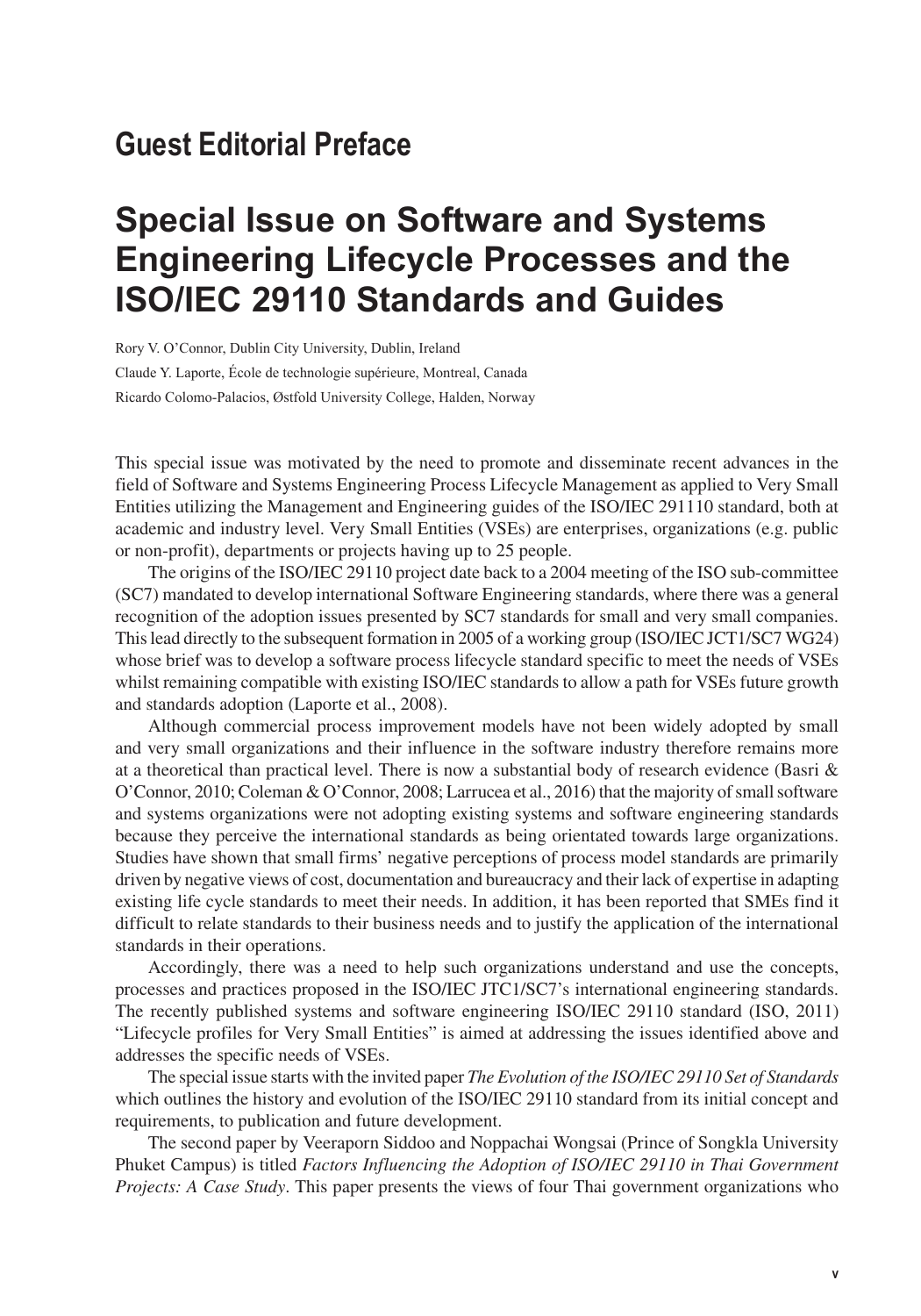had been awarded ISO/IEC 29110 Basic Profile Certification, and explores the success factors and barriers involved.

The third paper titled *Getting the Best out of People in Small Software Companies: ISO/IEC 29110 and ISO 10018 Standards* by Mary-Luz Sánchez-Gordón (Universidad Carlos III de Madrid). It discusses human factors from a ISO 10018 perspective and outline initial steps to enhance implementation of the ISO/IEC 29110 standard.

The fourth paper by Alena Buchalcevova (Prague University of Economics) is titled *Methodology for ISO/IEC 29110 Profile Implementation in EPF Composer*. This paper deals with the usage of ISO/IEC29110 Deployment Package assistance implemented in an open source content management tool, the Eclipse Process Framework (EPF) Composer.

The fifth paper titled *An Objective Compliance Analysis of Project Management Process in Main Agile Methodologies with the ISO/IEC 29110 Entry Profile* by Sergio Galvan-Cruz et al, compliance issue of the three main agile software development methodologies of SCRUM, XP and UPEDU with the Process Management process of the ISO/IEC 29110 standard.

The last paper by Jussi Kasurinen (Lappeenranta University of Technology) and Kari Smolander (Aalto University) is titled *Defining an Iterative ISO/IEC 29110 Deployment Package for Game Developers*. In this paper the authors present their study of game development organizations, and describe the ISO/IEC 29110 deployment package "Highly Iterative Software Processes" which combines the Entry-level model with the industry-specific requirements.

We would like to express our sincere gratitude to the paper contributors and the reviewers whose comments and suggestions helped to improve the papers. We are very grateful also for the guidance and cooperation in the preparation of this special issue to Prof. Dr. Manuel Mora, Editor in Chief of IJITSA and to Mr. Sam Hoffmeister and the editorial staff of IGI Global.

*Rory V. O'Connor Claude Y. Laporte Ricardo Colomo-Palacios Guest Editors IJITSA*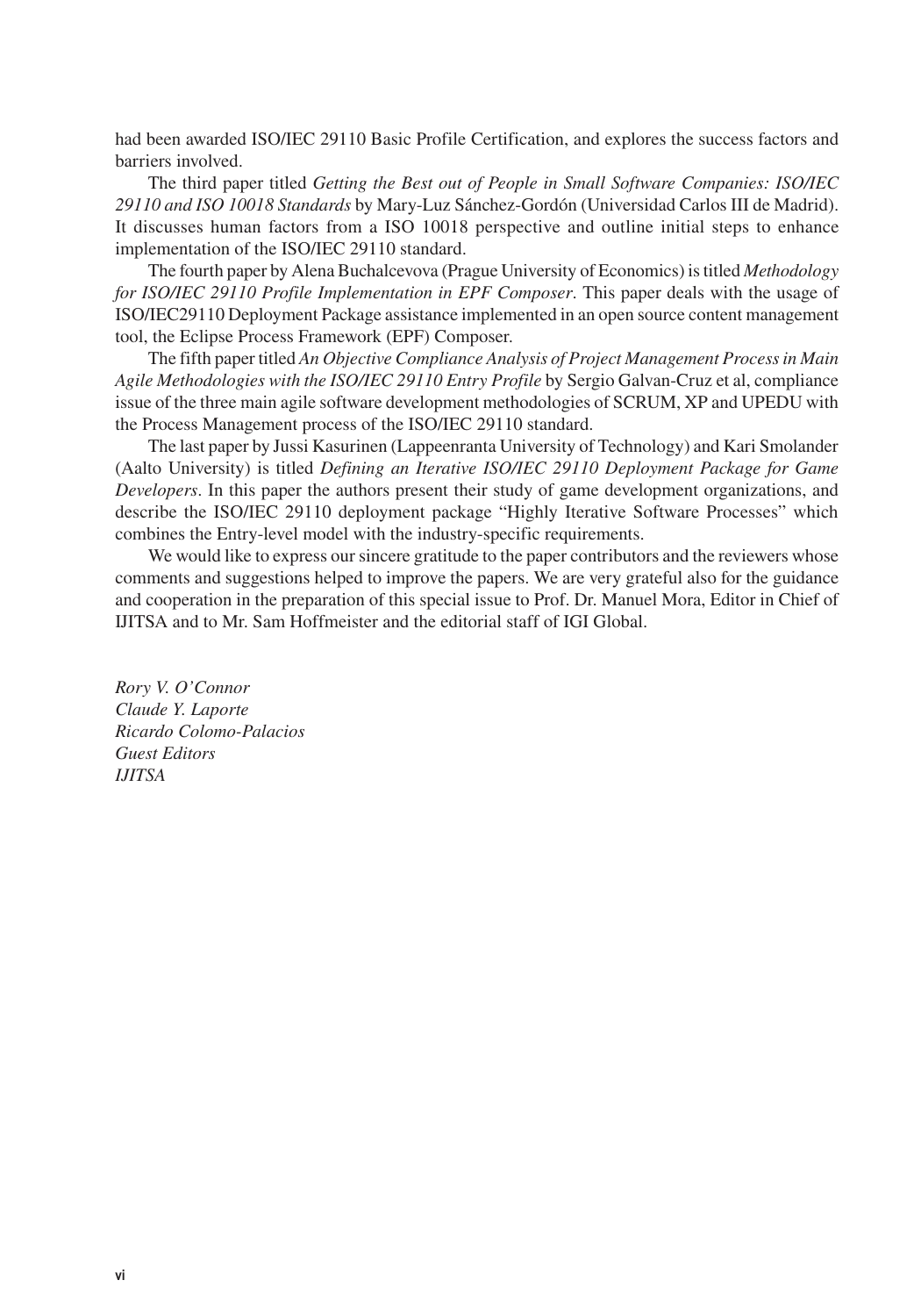### **REFERENCES**

Basri, S., & O'Connor, R. (2010). Understanding the perception of very small software companies towards the adoption of process standards. In Riel et al. (Eds.), *Proceedings of the Systems, Software and Services Process Improvement, CCIS* (Vol. 99, pp. 153-164). Springer-Verlag. doi:10.1007/978-3-642-15666-3\_14

Coleman, G., & O'Connor, R. (2008). Investigating software process in practice: A grounded theory perspective. *Journal of Systems and Software*, *81*(5), 772–784. doi:10.1016/j.jss.2007.07.027

International Organization for Standardization (ISO). (2011). ISO/IEC TR 29110-1:2011 Software engineering -- Lifecycle profiles for Very Small Entities (VSEs) -- Part 1: Overview, Geneva. Retrieved from http://standards. iso.org/ittf/PubliclyAvailableStandards/index.html

Laporte, C. Y., Alexandre, S., & O'Connor, R. (2008). A software engineering lifecycle standard for very small enterprises. In R. O'Connor, et al. (Eds.), Proceedings of EuroSPI, CCIS (Vol. 16, pp. 129–141). Springer-Verlag doi:10.1007/978-3-540-85936-9\_12

Larrucea, X., O'Connor, R. V., Colomo-Palacios, R., & Laporte, C. Y. (2016). Software Process Improvement in Very Small Organizations. *IEEE Software*, *33*(2), 85–89. doi:10.1109/MS.2016.42

*Rory V. O'Connor is a Professor of Software Engineering at Dublin City University (Ireland) where he is currently serving as the Head of the School of Computing. He is also a Senior Researcher with Lero, the Irish Software Research Centre. O'Connor is Ireland's Head of Delegation to the International Organization for Standardization (ISO) for Software & Systems Engineering (ISO/IEC JCT1/ SC7). His research interests are centred on the processes and standards whereby software intensive systems are designed, implemented and managed. His focus is on researching methods, techniques, tools and standards for supporting the work of software project managers and software developers in relation to software process improvement, and the management of software development projects. He can be reached at Rory.OConnor@dcu.ie. Claude Y. Laporte is a Professor of software engineering at the École de technologie supérieure. His research interests include software process improvement in small and very entities and software quality assurance. He is the co-author of 2 French textbooks about software quality assurance published by Hermes-Lavoisier in 2011. The IEEE Computer Society and John Wiley and Sons will publish an English version of the French textbooks in 2017. He is the Project Editor of the ISO/IEC JTC1 SC7 Working Group tasked to develop ISO/IEC 29110 systems and software engineering standards and guides for use in very small entities. He may be contacted at: claude.laporte@etsmtl.ca.*

*Ricardo Colomo-Palacios is a Full Professor at the Computer Science Department of the Østfold University College, Norway. Formerly he worked at Universidad Carlos III de Madrid, Spain. His research interests include applied research in information systems, software project management, people in software projects, business software and software and services process improvement. He received his PhD in Computer Science from the Universidad Politécnica of Madrid (2005). He also holds a MBA from the Instituto de Empresa (2002). He has been working*  as Software Engineer, Project Manager and Software Engineering Consultant in several companies including Spanish IT leader INDRA. He is also an Editorial Board Member and Associate Editor for several international *journals and conferences.*